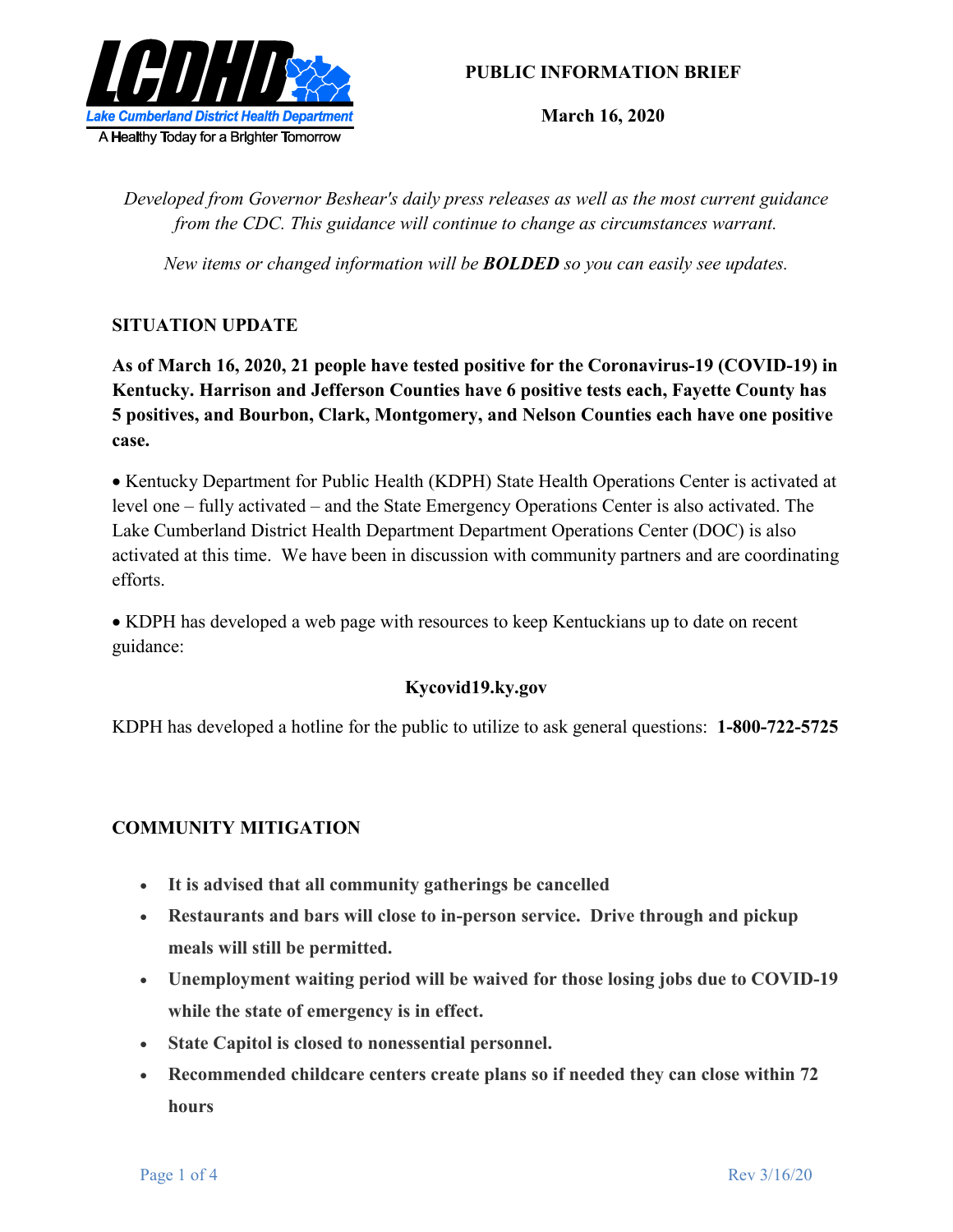

- All 172 school districts, the Kentucky School for the Blind and Kentucky School for the Deaf will close
- **Avoid all non-essential travel. Do not fly. Do not participate in cruise travel.**
- Recommend the temporary closure of senior centers to help halt the spread of the virus for those most vulnerable
- All state prisons are closed to visitors
- Recommend businesses to utilize telecommuting and allow employees to work from home if possible
- State boards and commissions have canceled any scheduled in-person meetings and instead will use video teleconference technology
- **Hospitals are asked to cease elective procedures by Wednesday March 18th.**

This guidance will continue to change as circumstances warrant.

## **COMMUNITY PREVENTION MEASURES**

The following community prevention measures are recommended to prevent the transmission of COVID-19:

- Practice social distancing (6 feet away).
- Cancel places of worship and large gatherings temporarily due to close proximity.
- Urge businesses to allow employees to tele-commute and to provide paid sick leave.
- Spread out during meetings by increasing the distance between seats and other similar actions.

 Implement environmental surface cleaning measures in homes, businesses, and other locations, including frequently touched surfaces and objects, i.e., tables, doorknobs, toys, desks, and computer keyboards. Use regular household cleaning spray or wipes as recommended by CDC.

## People at Higher Risk for COVID-19 Complications

Page 2 of 4 Rev 3/16/20 Adults over 60 and people who have severe chronic medical conditions like heart, lung or kidney disease seem to be at higher risk for more serious COVID-19 illness. If you are at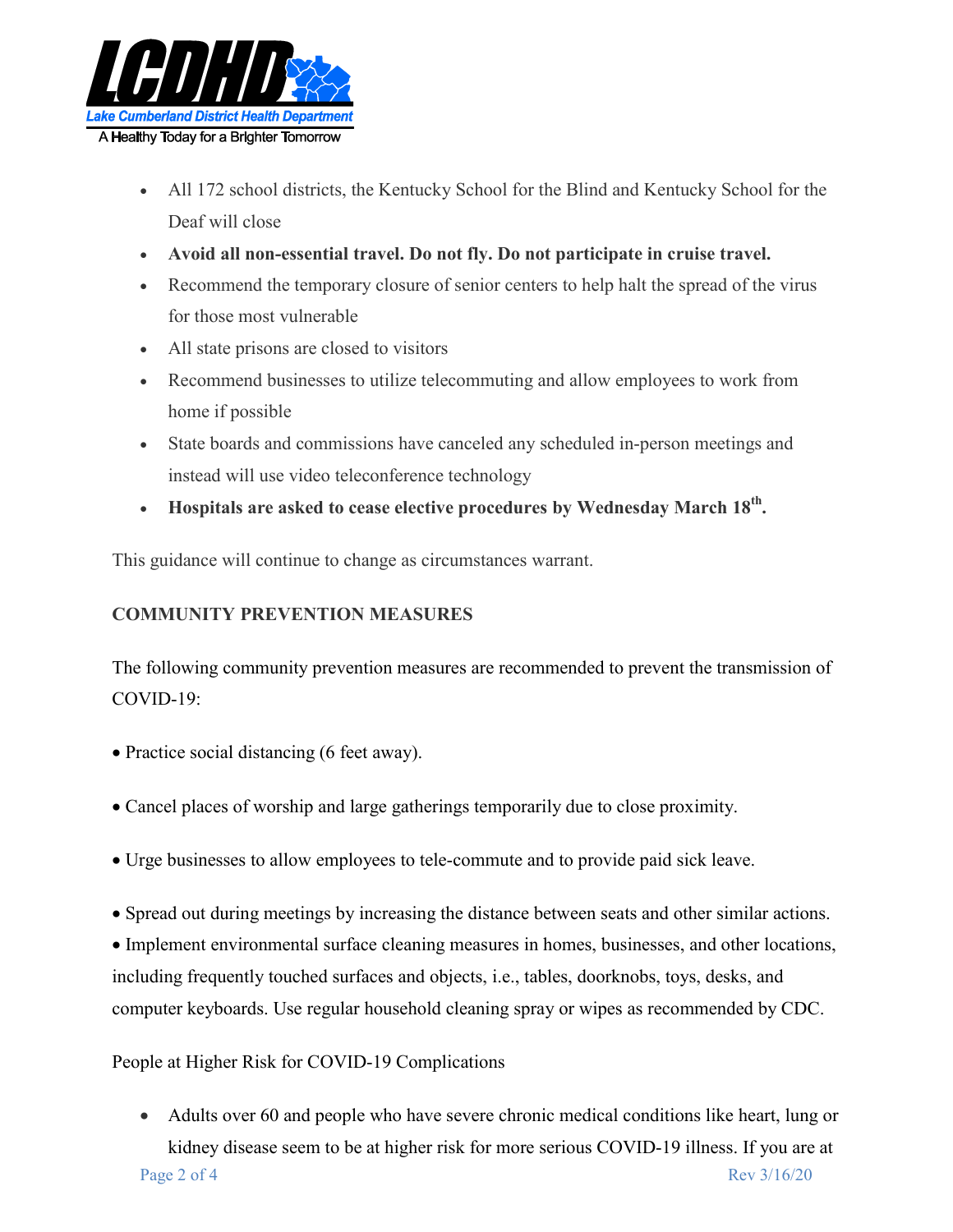

- increased risk for COVID-19, it is especially important for you to take the following actions to reduce your risk of exposure:
- Stay at home as much as possible.
- Make sure you have access to several weeks of medications and supplies in case you need to stay home for prolonged periods of time.
- When you go out in public, keep away from others who are sick, limit close contact (6 feet away) and wash your hands often.
- Avoid crowds.

## **Kentucky's Response to COVID-19 Use these links for further information.**

Novel Coronavirus (COVID-19) Guidance for Kentucky Residents

Recommendations for Kentucky Senior Centers

Coronavirus (COVID-19) Guidance for Correctional Facilities

Coronavirus (COVID-19) Visitation Guidance for Long-Term Care Facilities

Self Isolation and Home Quarantine Guidance

Social Distancing for COVID-19

KY State Employees - Protocols for coronavirus (COVID-19)

Kentucky Department of Education COVID-19

## **INTERNATIONAL TRAVEL CONCERNS**

**CDC recommends that travelers avoid all nonessential travel to the following destinations, due to widespread, sustained, ongoing transmission in the following countries: China, Iran, most European Countries, United Kingdom and Ireland. Most foreign nationals who have been in one of these countries during the previous 14 days will not be allowed to enter the United States.**

## **CDC recommends that travelers avoid all nonessential travel to South Korea. No restriction on entry to the United States.**

If you have traveled outside the country, monitor yourself for fever and other symptoms of the COVID-19, including cough and shortness of breath, for 14 days after the day you return. If you develop symptoms, isolate yourself from others in your home and contact your healthcare